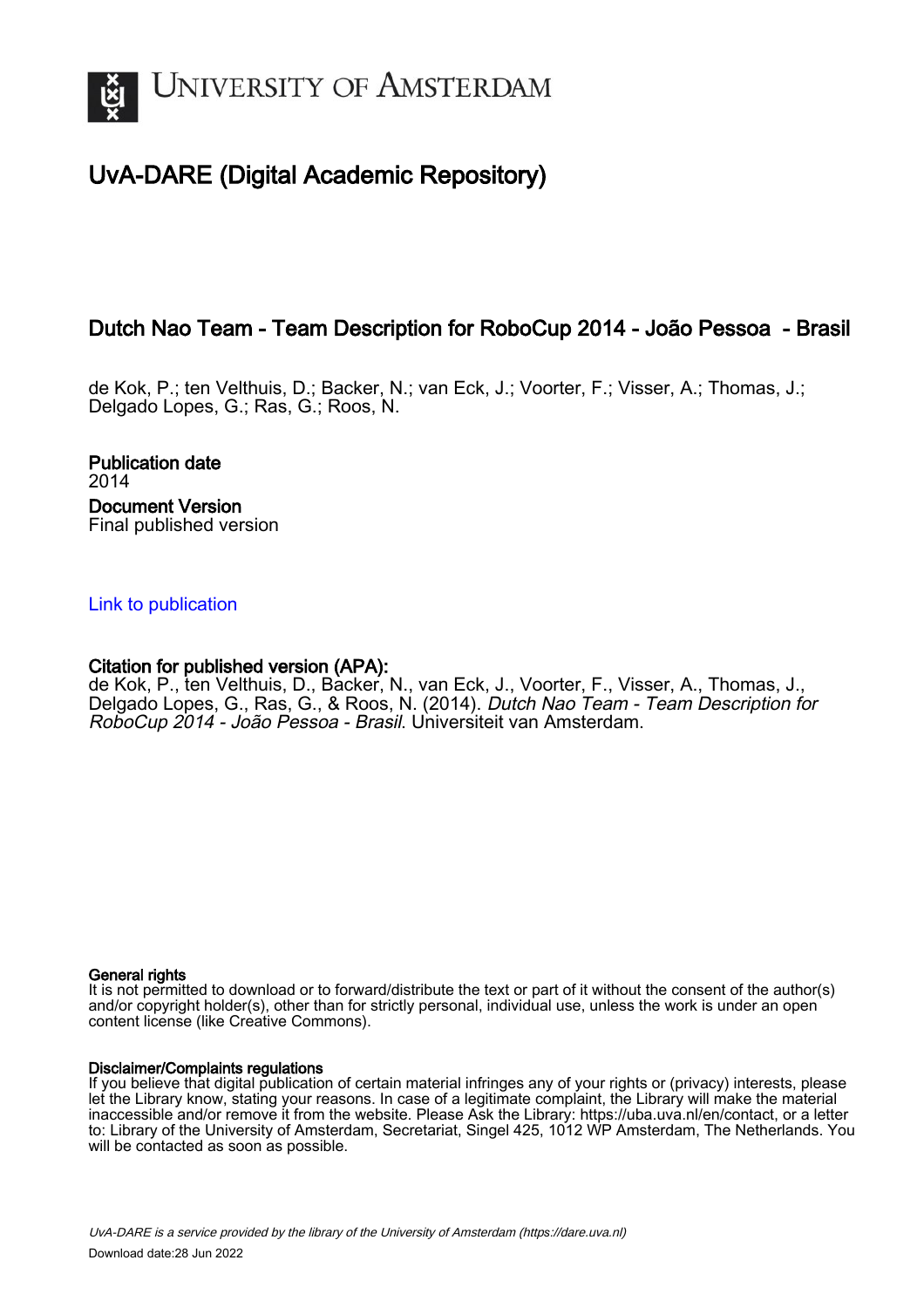# Dutch Nao Team Team Description for RoboCup 2014 - João Pessoa, Brasil

Patrick de Kok<sup>1</sup>, Duncan ten Velthuis<sup>1</sup>, Niels Backer<sup>1</sup>, Jasper van Eck<sup>1</sup>, Fabian Voorter<sup>1</sup>, Arnoud Visser<sup>1</sup>, Jijju Thomas<sup>2</sup>, Gabriel Delgado Lopes<sup>2</sup>, Gabrielle Ras<sup>3</sup>, and Nico Roos<sup>3</sup>

> University of Amsterdam Delft University of Technology Maastricht University The Netherlands

### 1 Introduction

The Dutch Nao Team consists of students and staff members from three Dutch universities. The Dutch Nao Team debuted in the Standard Platform League (SPL) competition at the German Open 2010. Since their founding the Dutch Nao Team has been qualified for the world-cup competitions in Istanbul, Mexico City and Eindhoven.

Although qualified, the Dutch Nao Team lacks the funding to send its full team to the event, consisting mainly of undergraduate students. Instead the Dutch Nao Team will be present with a small team to participate in the drop-in challenge of the SPL and the technical challenges.

### 2 Relevant achievements and publications

The Dutch Nao Team is founded in 2010. Since that time, it has participated in several workshops, regional competitions and world cups. When possible, participation in the competition was combined with a symposium publication. In the 2011 World Championships in Istanbul a top 16 position was achieved. At the 2012 World Championships in Mexico the team was eliminated during the intermediate round. In the 2013 World Championships in Eindhoven again a top 16 position was achieved again.

The Dutch Nao Team, and its predecessor the Dutch AIBO Team, has an extensive publication list<sup>[4](#page-1-0)</sup>. The list contains for instance 1 journal article, 3 book chapters, 10 conference papers, 7 master theses and 5 bachelor theses. More details about the current research can be found in section [3.](#page-1-1)

## <span id="page-1-1"></span>3 Research

The main focus of the Dutch Nao Team is the combination of Artificial Intelligence and Robotics. The RoboCup initiative gives the team the opportunity to work with various aspects of Robotics.

The team has built their own code from scratch based on Python code. When the limits of this programming language were reached, modules in C++ were created. Integrating these modules inside the NaoTh framework [\[1\]](#page-8-0) looked possible, yet depended on too many undocumented features. Since late 2013 the Dutch Nao Team has chosen B-Human's code [\[2\]](#page-8-1) as framework for their code.

<span id="page-1-0"></span><sup>4</sup> See for an overview<http://www.dutchnaoteam.nl/index.php/publications/>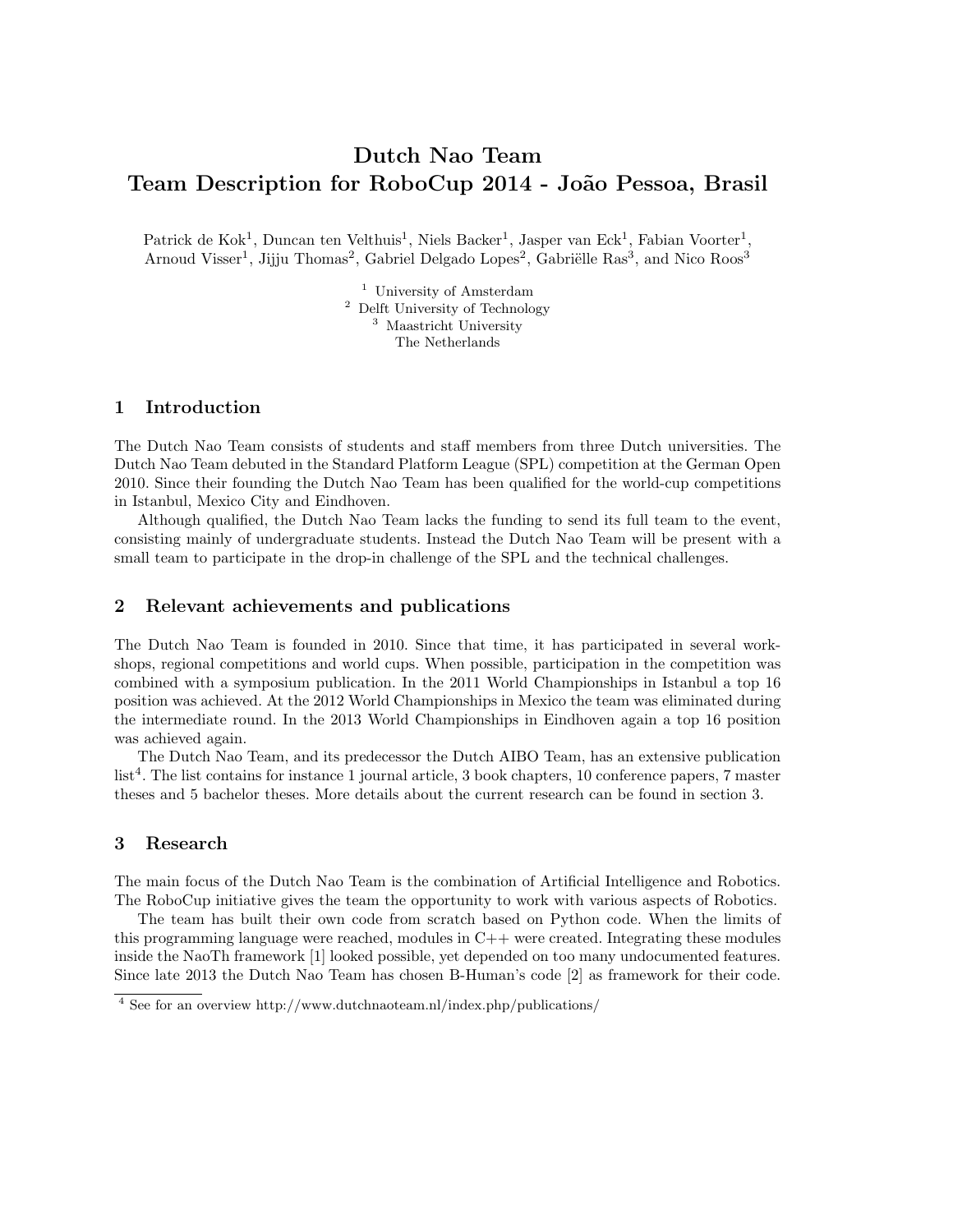Its modular design gives the Dutch Nao Team the opportunity to focus on high level programming by giving a more solid low level foundation. With the B-Human framework the team can focus more on bringing the newest AI techniques to the code.

By forking the B-Human framework, we hope to be able to develop modules which will be usable for a large part of the community. The research goals of our group differ from the other teams using the B-Human framework, and we expect to diverge considerable in the future.

Examples of current and future research are presented in the sections  $3.1 - 3.8$ .

#### <span id="page-2-0"></span>3.1 Orientation on the field

The symmetrical field triggered our interest in finding a robust method of overcoming related mistakes in localization. In our recent publication [\[3\]](#page-8-2), we present an approach to orientate accurately on the field. The visual compass that inspired our approach [\[4,](#page-8-3)[5\]](#page-8-4) assumes a static environment, infinite distance from the color features, and only a single initialization phase before the actual query phase of the model; assumptions that make this approach weak in dynamic environments such as the one we are interested in.

To overcome these issues, we came up with an extension to the work discussed before [\[4,](#page-8-3)[5\]](#page-8-4). To reduce the error that arises by moving from the initialization point, our method [\[3\]](#page-8-2) constantly builds up a model for several visual compasses, distributed over the field in a grid. Updates can be added even during the query phase, dealing like this with the dynamic environment. The query phase of this model combines information from several cells and features depending on the location and the orientation of the particles from the underlying localization module.

This framework can be extended to a multi-agent setting. Robots can benefit from each other's observations by sharing feature vectors to achieve a faster adaptation to the environment.

#### 3.2 Color-Independent Object Detection

The problem of object detection has been approached in many ways, most of which include searching an image for a particular color. While this has the advantage of being able to quickly determine particular places where the detected object could be, it also has the drawback of color calibration, needing stable lighting conditions and expects the object to be one particular color. The Any Place Challenge (APC) presents us with a number of challenging problems in this area:

- 1. The unknown field color and unknown background requires an image processing module that can find the relevant objects (the goal and the ball) regardless of the field color and background color, even if there are other yellow/orange/red features present.
- 2. Since the APC will not take place on a normal SPL field, where the lighting is usually stable, the image processing module needs to be resistant to different lighting conditions.

Our research regarding the APC will mainly be focused on the second point, making a colorindependent goal and ball detector, such that even if the ball and/or goal would be a different color (and also the environment) they could still be detected. That means that the image processor does not use the information about the color of the objects to locate them and does not require any calibration. Point 2 will therefore automatically be taken into account, because stable lighting conditions are only required if we wish to do color calibration. And since our image processing module will be independent of color, color calibration will not be necessary. Our approach is split into three parts.

In each time-step, the robot takes a picture and then it goes through the following process: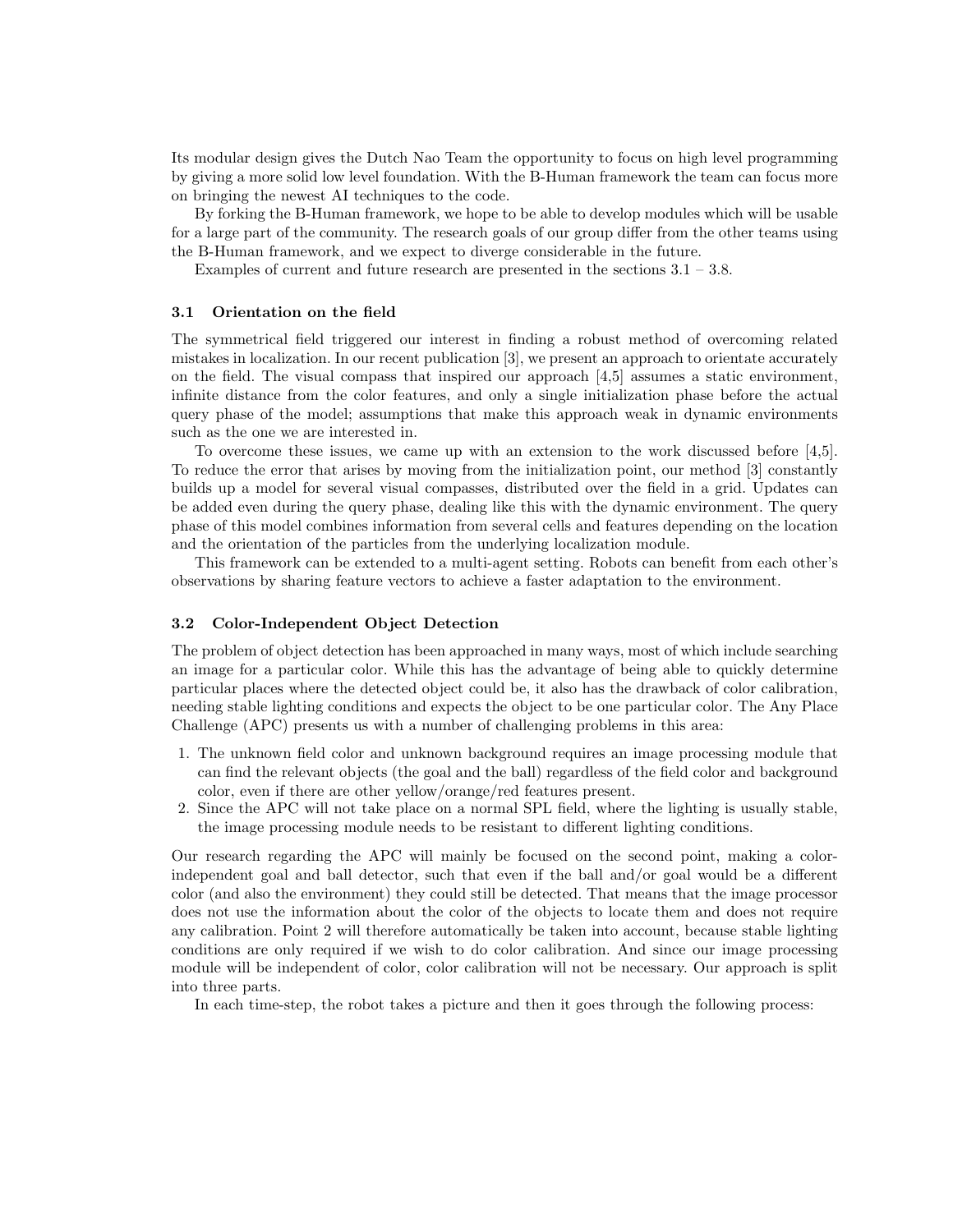- 1. The pre-processing step is all about making the edge detection step easy. During pre-processing we split the RGB image into separate red, green and blue channel. The algorithm determines on which channel the objects are most likely to be seen by using the information about the color of the field. This is found by analyzing the histogram of the image for the color that is most present on the bottom half of the image. Then the channel that has the color most opposite of the found color is chosen. After this step, we scale the values of the image such that low pixel values approach 0 and higher pixel values approach a high value, then we normalize the image to get all values back into the RGB range. Right now we have an image where the to be detected objects are well contrasted in comparison to the background.
- 2. Next, we enter the edge detection step. First we smooth the image by applying a Gaussian blur to the processed image. Then the Canny edge detection algorithm is used to find the edges [\[6\]](#page-8-5). For the goal, we then use a Hough transform to detect straight lines from the Canny edges that will be associated with the goal posts [\[7\]](#page-8-6). For the ball we group together the Canny edges that belong together in the image [\[8\]](#page-8-7). We call these the contours.
- 3. As last we do the shape-matching and validation. For the goal, the Hough lines are analyzed to find a set of lines that form the shape of a goal, so a rectangular shape. The ratio of the width to height is used as validation. For the ball, the contours are analyzed to find a shape that is between a circle and a square. This is necessary due to the light spot on the ball and the shadow of the ball. After pre-processing the ball is somewhat of a blob without the shadow and light spot. Then the algorithm validates the found shapes by checking them with the environmental heuristics, such as the positions of the objects.



(a) Image after pre-processing. (b) The detected contours. (c) The detected ball.

Fig. 1: The process for ball detection.

#### 3.3 An effective pushing strategy for Nao

Pushing obstacles is a task that human beings come across quite often. Humanoid Robotics will reach a stage in the future when robots will be executing exploration missions, rescue missions and other types of missions where the task of pushing obstacles will have to be handled efficiently. Hence the objective for the open challenge has been narrowed down to enabling the Nao robot to effectively and if possible, dynamically as well as stably push objects.

Much work has already been done in the field of 'static pushing' using humanoids. The most interesting work in recent literature is the work done on humanoid robot HUBO+ [\[9\]](#page-8-8). Different postures that humans use for pushing, namely the feet-together and feet-apart stances (see Fig. [2\)](#page-4-0) were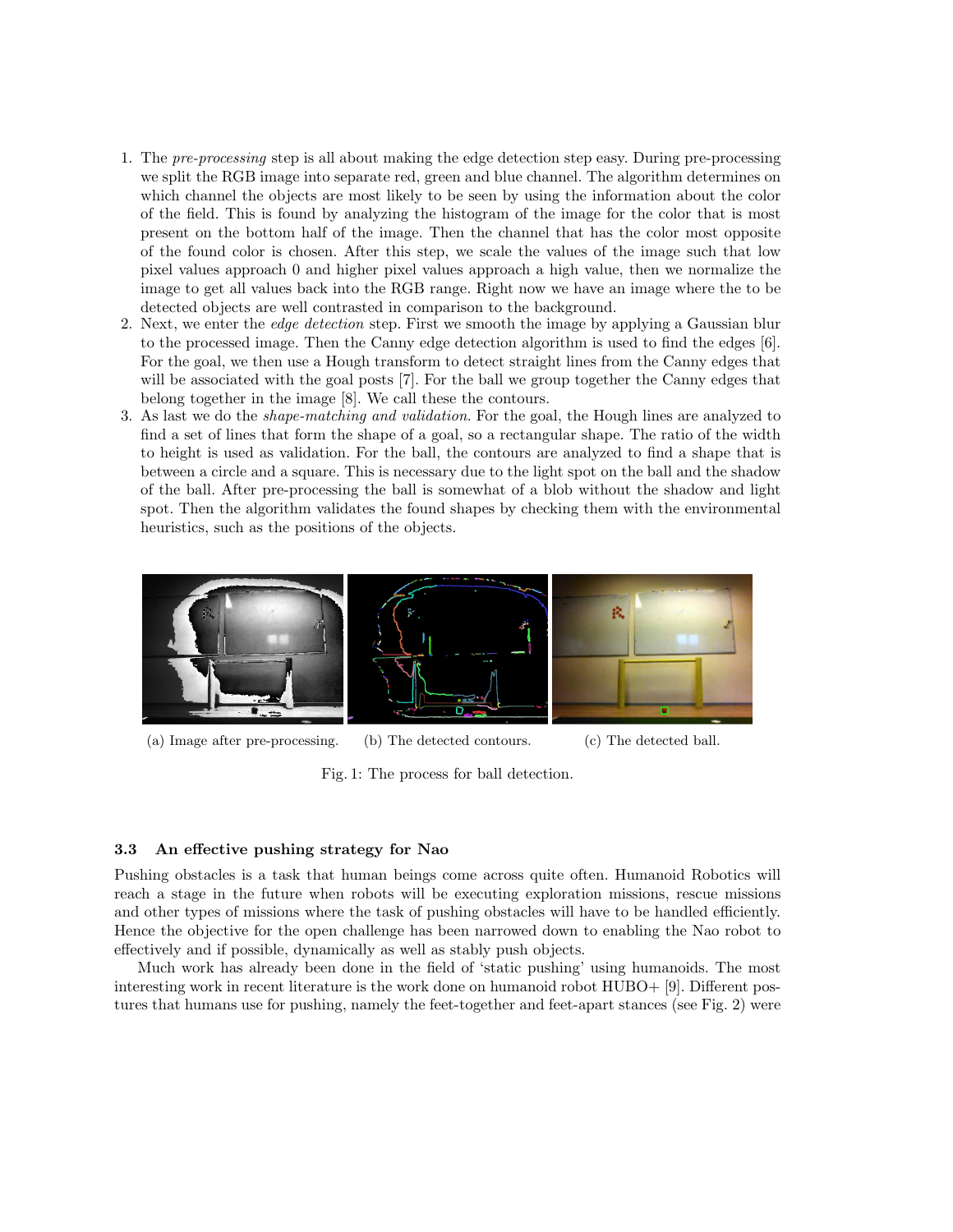<span id="page-4-0"></span>implemented and studied. An articulation in the waist enabled the Zero Moment Point (ZMP) [\[10\]](#page-8-9) to be moved forward in the pre-pushing stance in both the postures described earlier. This forward movement of ZMP played a crucial role in helping the humanoid robot to exert more force on the object being pushed. But it is understood that usually the feet-apart stance is more advantageous while pushing an object, since the robot would not have to rely on the object for stability. Since the secondary goal is to enable Nao to dynamically push objects, it makes even more sense to work with the feet-apart stance.



Fig. 2: Human pushing on a fixed handle in a feet-apart posture (left) and feet-together posture (right). Adapted from Rancourt and Hogan [\[11\]](#page-8-10)

Unlike the HUBO+, the Nao does not have force sensors embedded on its body. Hence, in contrast to the work done on HUBO+, in order to execute the pushing task two controllers that do not require measurement of the reaction force at the hands will be designed.

The purpose of the two controllers is:

- 1. Controller 1 makes sure that the end effectors of the robot stays in a defined trajectory. The end effectors are the hands and the trajectory can be designed in such a way that the hands mimic the pushing motion that human beings execute. As soon as the end effector comes in contact with an object, there will be a difference between the desired end effector position and the current end effector position, and the controller kicks in. More torque will be exerted and the robot will try to bring its end effector position to the desired position, and as a result the object will be pushed.
- 2. Controller 2 is mainly used for controlling the position of the center of gravity (CoG). The CoG has to stay within certain bounds in order to ensure stability. In some cases, when the object is too heavy, it might be required that the CoG be displaced ahead so that more force can be exerted. Hence, controller 2 determines the stability as well as the range of force that can be exerted on the object.

#### 3.4 Coach

"If you play on the ball, you do not have to defend, because there is only one ball."

- Johan Cruijff (Dutch coach)

The coach robot of the Dutch Nao Team can choose between three strategies: offensive, defensive and normal. Within these three strategies the individual field players can each perform one of three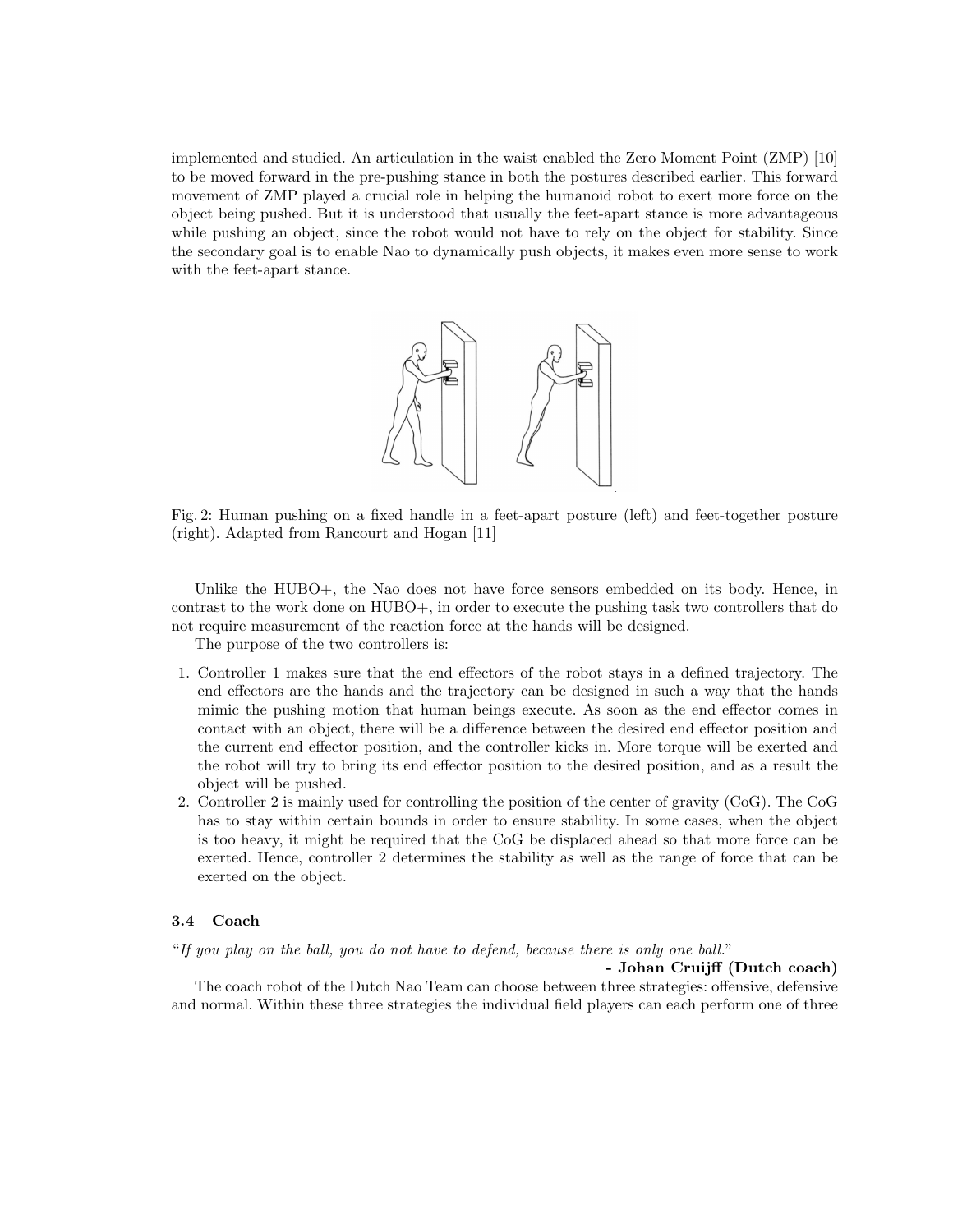roles. These roles are: striker, defender and keeper. Each strategy will consist of only one keeper, thus the remaining field players will be divided into the roles: striker and defender. The offensive strategy will consist of four strikers each with a different distance from the ball. The normal strategy will consist of two strikers and two defenders. The defensive strategy will consist of four defenders each arranged with a different position at their teams half. The coach will decide each strategy with different facts about the game which are sent from the gamecontroller.

"Italians cannot beat you, but you can still lose from them."

#### - Johan Cruijff (Dutch soccer coach)

Also the coach will analyze the strategy of the opponent and will decide the most effective strategy against the opponents strategy. The coach will discover what the strategy of the opponent is by looking at the information sent by the gamecontroller. The strategies proposed in this article will be simulated against each other and will decide which strategy is best against another strategy. The classification of information sent by the gamecontroller within this simulation will assist discovering the strategy of the opponent. Thus the coach will recognize the strategy of the opponent as one of the three strategies described within this section.

"You only stop learning when you quit."

#### - Ruud Gullit (Dutch soccer coach)

This research will show that the purpose of the coach is effective; however future research can increase this effectiveness. The coach can be updated by a vision part such that it knows the position of the ball and the field players. The coach will decide with this new information more accurate strategies. In previous studies the defenders will intercept more effectively the ball with better interaction; therefore the roles can also be more accurate when updated. The amount of strategies can also be increased, for example one striker, three defenders and one keeper. When there are more roles implemented, the amount of strategies will also increase. The results have shown that a coach is as even important in the standard platform league as it is in the soccer defined by the FIFA. The coach will effectively rearrange the field players which will cause respectively more points in the world cup.

#### 3.5 Emotional players

The intention of this research is to study the potential influence the emotional systems could have on already existing cognitive behavior. To be more specific, this study intends to develop the potential influence of the noise of the public to increase the arousal of the Nao robot, which will influence their soccer behavior of the Nao. There already has been done research towards emotional systems and expressive behavior in Nao robots [\[12\]](#page-8-11). However these researches do not go beyond showing the emotion modeled in the Nao robots [\[13\]](#page-8-12). They do not influence any cognitive behavior normally exhibited by the Nao robots, for example during a RoboCup match, which they are often used for.

The study starts with implementing an arousal percept within the existing DNT/B-Human Nao framework. The emotional state represented by the arousal model will influence the behavior of the robot. The arousal will be determined by the amplitude of the sounds the crowd makes during a match. The level of arousal will be taken into account when deciding on the parameters of the behaviors the Nao is going to express, for instance by increasing the step-size of the leg or the introducing a swing of the arm. Furthermore, the Nao will be displaying a color when it is responding to the sound of the crowd.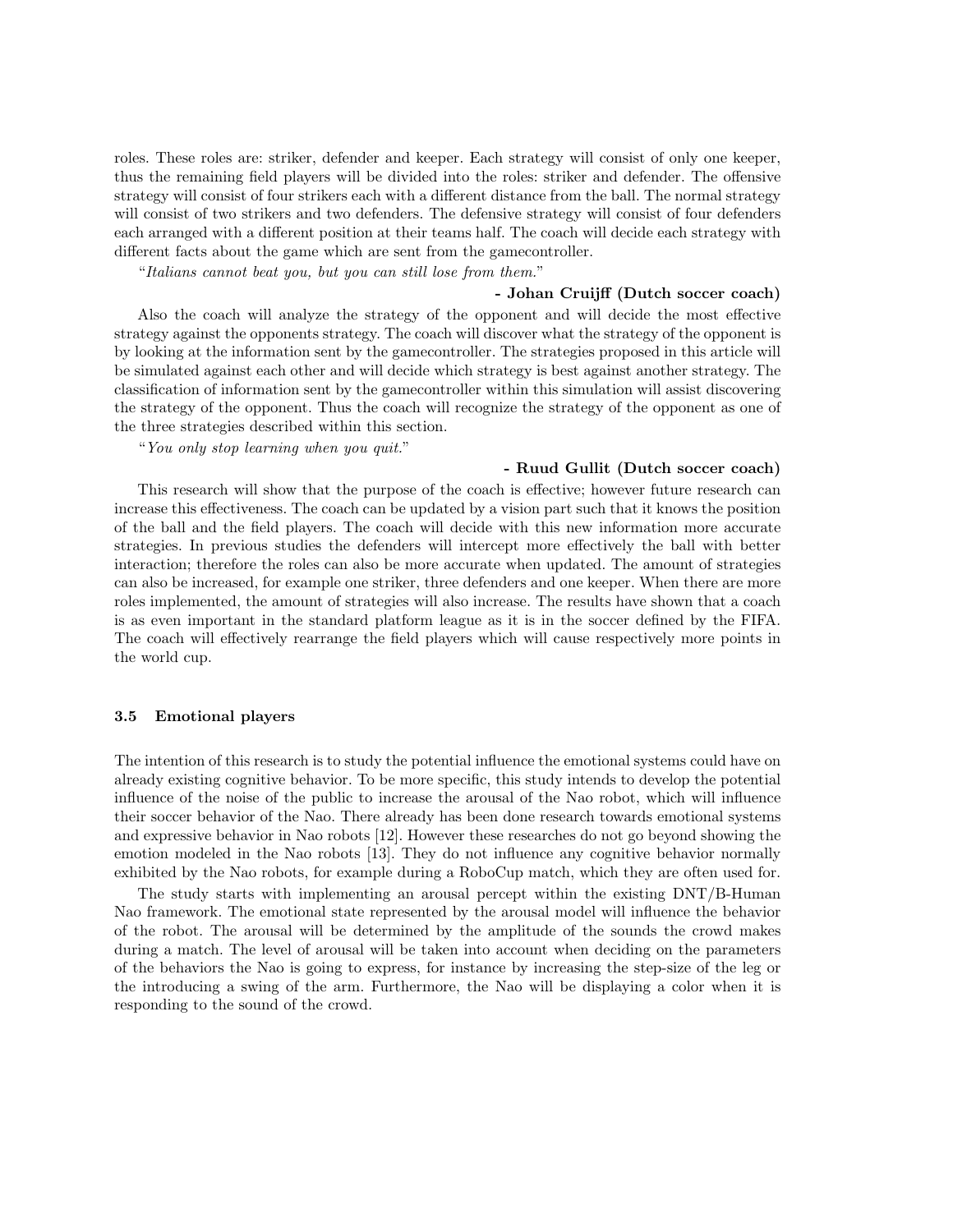#### 3.6 Player recognition

Recognizing Naos during games has been a longstanding research topic. Most algorithms are computational expensive and lead to a higher overall loss than gaining a tactical advancement.

A technique that only has been used inside the simulation league is using a cascade of weak classifiers to recognize objects. This algorithm is based on Viola and Jones' original algorithm. Not only did the researchers achieve a high performance with this algorithm it is still low in complexity [\[14\]](#page-8-13) and should be able to run individually on the Naos, which do not have fast processors.

To conduct this research a video dataset will be collected from the Naos gained during football matches played according to the SPL soccer rules. The data will be divided by a training set and a test set and both will be annotated by hand which will be used as ground truth to compare both algorithms on their performance. A boosted cascade of decision trees [\[14\]](#page-8-13) will be trained using the training set on finding the best selection of weak classifiers to detect Naos. The new algorithm will be tested on the test set and compared to an existing SPL perception algorithm of the same test set. The hope is that we will find a higher performance with the boosted cascade of decision trees than with the current state-of-the-art recognition.

#### 3.7 Sound recognition

In the context of the SPL sound recognition challenge, a system will be built which is able to classify different types of audio signals in real-time. Several techniques will be implemented and their performance evaluated, in order to find the best setup to match challenge requirements.

To achieve reliable signal classification, a fair amount of audio data has to be collected for our learning algorithms. This audio data must include signal audio with the whistle and predefined signals recorded from the Nao's microphones, as well as silent/noise data, and signal data that was recorded in a noisy environment to bolster robustness.

This system will classify audio by analyzing the audio signal from Nao's 4-microphone array using either a fast Fourier transform (FFT) or a discrete wavelet transform (DWT). Some previous attempts at tackling whistle recognition have used FFTs with a single layer perceptron [\[15\]](#page-8-14) or a rather simple frequency mask [\[16\]](#page-8-15), yet these studies fail to provide an extensive analysis on performance in noisy environments.

It would be interesting to extend those approaches with more advanced machine learning algorithm. Frequency masks and perceptrons might work well on the first try, but classifier such as the support vector machine, logistic regression, and stochastic gradient descent might handle this task more efficiently. Basically, all we need to know before testing is the input dimensionality they allow. Also, alternative methods for audio analysis, like the DWT, have proven to be a reliable and fast way of extracting temporal and spectral properties of audio for classification [\[17\]](#page-8-16). Combining these modules into a interchangeable system will provide us with an easy test setup for both theoretical and real-life testing.

In conclusion, various types of methods for both audio analysis and classification will be implemented, tested, and validated. The most reliable and efficient combination of methods will be used in Brazil for the challenge.

#### <span id="page-6-0"></span>3.8 Drop-in challenge

The drop-in challenge of last year is now scheduled as a full competition. This is a great opportunity to study multi-agent cooperation. During the challenge in Eindhoven, the teams that used static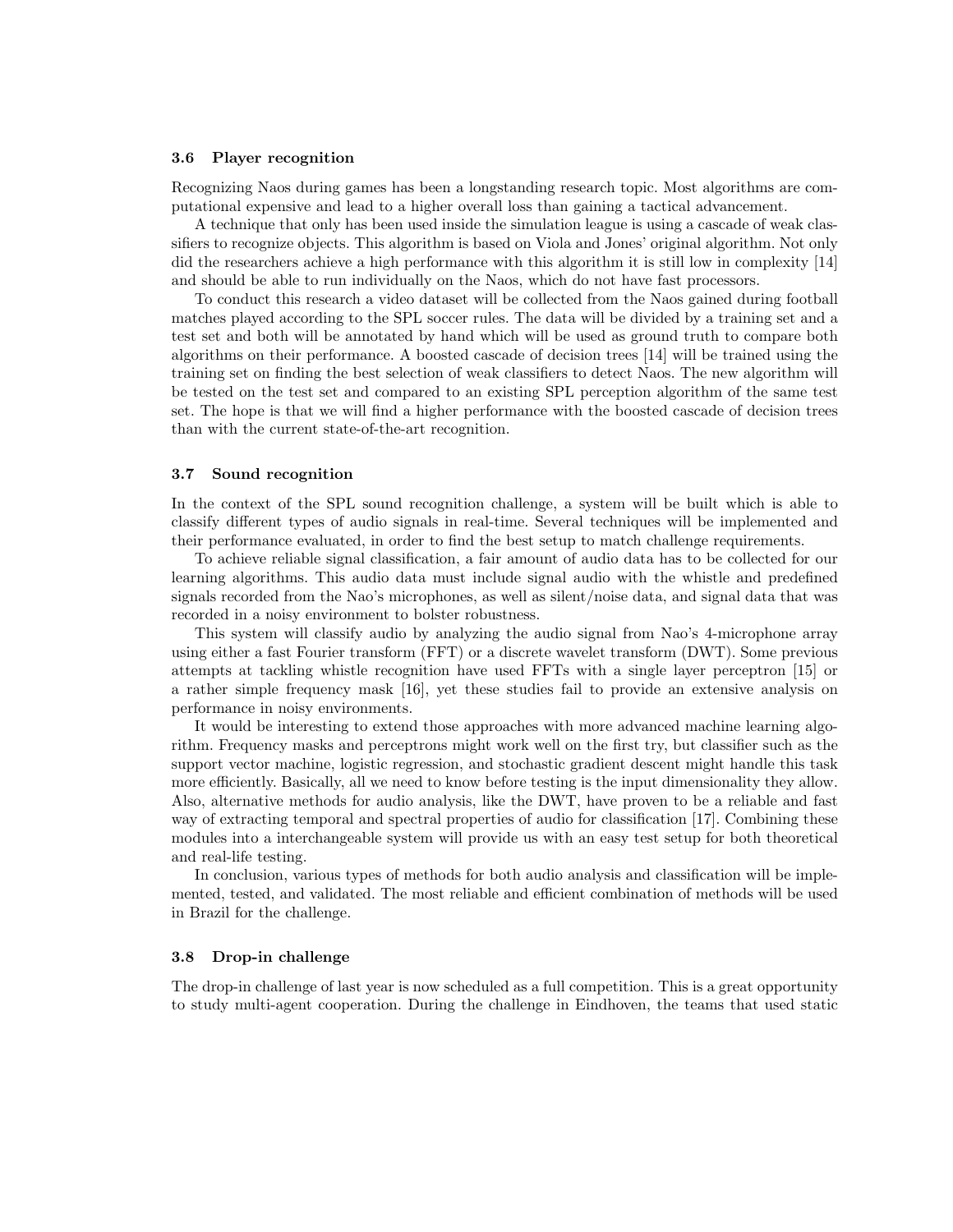role assignment for the player roles did not perform too well. We intend to assign roles dynamically to our player in the drop-in challenge, as happens as well when playing in the regular league. The roles will dynamically changes depending on the position of other agents and the position of the ball. Furthermore, we will investigate the possibilities to learn more information about the capabilities of our team-mates, for instance with predictive reinforcement learning techniques provided by RRLib<sup>[5](#page-7-0)</sup>.

# 4 Activities

As part of the Intelligent Robotics Lab, the Dutch Nao Team is involved in activities that focus on outreach and on education of both high-school students as well as our own students.

### 4.1 Demonstrations and media attention

The last year, the Dutch Nao Team has focused on promoting the RoboCup and Artificial Intelligence at several locations in the Netherlands. This was accomplished by giving demonstrations at relevant events and through the use of media<sup>[6](#page-7-1)</sup>. The intention is to give a monthly demonstration of robot soccer is given in the lab for the general public, where changes in code are explained.

### 4.2 Education and promotion for high-school students

The team is involved in several projects targeting high-school students. For one, the annual summerschool has been transformed into a masterclass. With the support of the Universiteit van Amsterdam, this will be held twice a year. Students will learn the basics of robotics in an assignment to walk through a maze. As a second project, the Universiteit van Amsterdam organizes an annual event where senior high school students study and work on a subject of the bachelor studies of their choice. For the Bachelor in Artificial Intelligence, the practical assignment is to program a Nao to dance, based on a Dutch translation of 'An introduction to robotics with NAO' [\[18\]](#page-8-17). As third project, to finish the highest level of high school on a heavily STEM oriented track, a student is creating an interactive version of the assignments in [\[18\]](#page-8-17).

### 4.3 Teaching at undergraduate and graduate level

The team has organized a C++ programming course to educate future members and other interested students. This has encouraged freshmen to join the Dutch Nao Team or other teams encompassed by the Intelligent Robotics Lab. By offering projects, students are able to conduct research relevant to the RoboCup for course credits. Workshops and lectures held by peers and local companies are well-attended. Members of the team have attended several RoBOW workshops and the Humanoid Soccer Summer School in Bonn.

<span id="page-7-0"></span> $5 \text{ http://web.cs.miami.edu/home/saminda/rllib.html}$  $5 \text{ http://web.cs.miami.edu/home/saminda/rllib.html}$  $5 \text{ http://web.cs.miami.edu/home/saminda/rllib.html}$ 

<span id="page-7-1"></span> $6$  See for a list of activities<http://www.dutchnaoteam.nl/index.php/irobolab/>